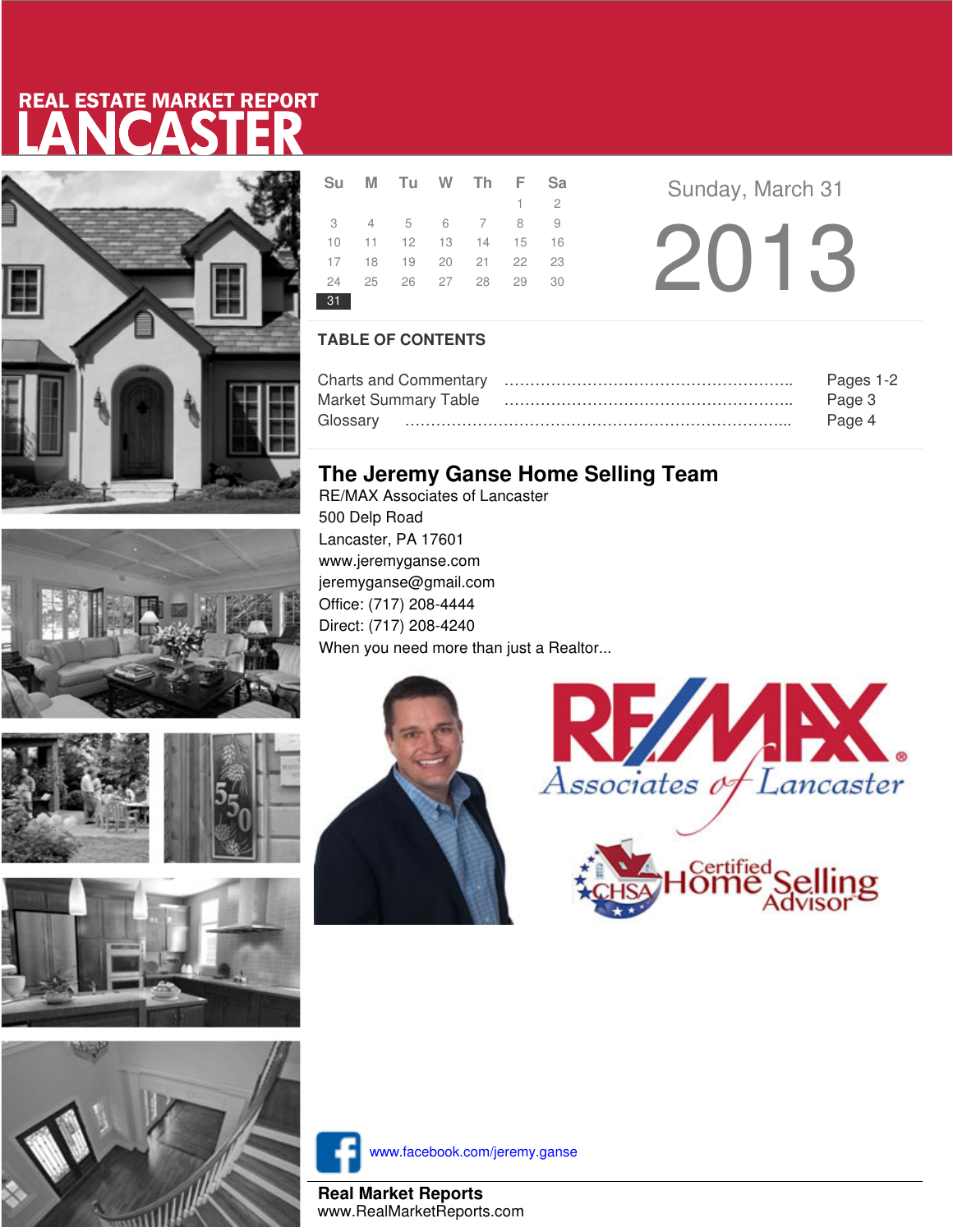

Sunday, March 31, 2013

## The Jeremy Ganse Home Selling Team

jeremyganse@gmail.com RE/MAX Associates of Lancaster Office: (717) 208-4444

at the real estate market. Currently there are 837 sales pending in the market overall, leaving 2538 listings still for sale. The resulting pending ratio is 24.8% (837 divided by 3,375). So you might be asking yourself, that's great... but what exactly does it mean? I'm glad you asked! *Let's take a look*

The pending ratio indicates the supply & demand of the market. Specifically, a high ratio means that listings are in demand and quickly going to contract. Alternatively, a low ratio means there are not enough qualified buyers for the existing supply.

**"Current inventory is described as mildly active."**

Taking a closer look, we notice that the \$150K - \$200K price range has a relatively large number of contracts pending sale.

We also notice that the \$150K - \$200K price range has a relatively large inventory of properties for sale at 572 listings. The average list price (or asking price) for all properties in this market is \$235,393.





A total of 1978 contracts have closed in the last 6 months with an average sold price of \$187,433. Breaking it down, we notice that the \$150K - \$200K price range contains the highest number of sold listings.

Alternatively, a total of 1721 listings have failed to sell in that same period of time. Listings may fail to sell for many reasons such as being priced too high, having been inadequately marketed, the property was in poor condition, or perhaps the owner had second thoughts about selling at this particular time. The \$100K - \$150K price range has the highest number of off-market listings at 429 properties.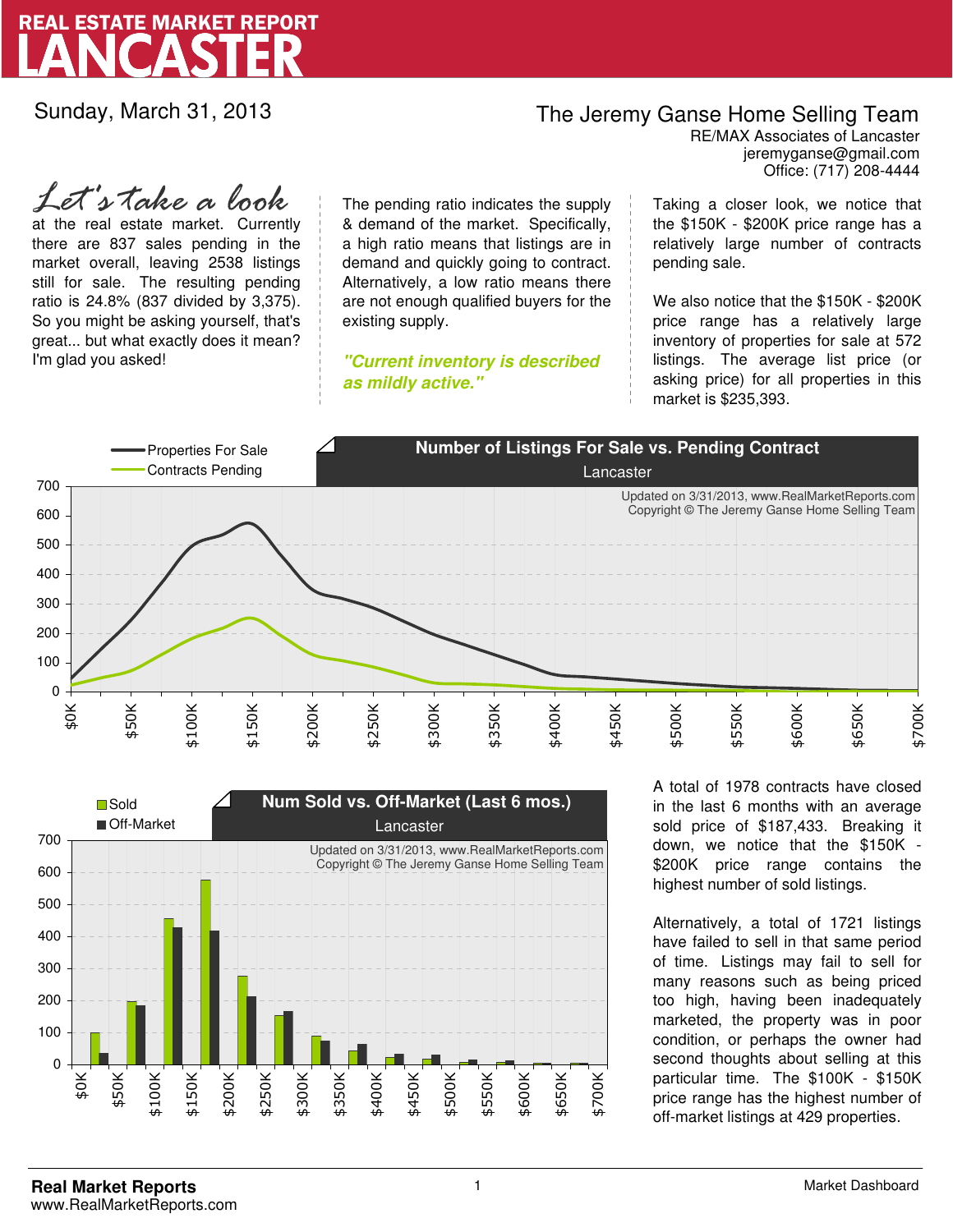# LANCASTER REAL ESTATE MARKET REPORT

Sunday, March 31, 2013

### The Jeremy Ganse Home Selling Team

jeremyganse@gmail.com RE/MAX Associates of Lancaster Office: (717) 208-4444

Looking at the chart to the right, you might be wondering why average days on market (DOM) is important. This is a useful measurement because it can help us to determine whether we are in a buyer's market (indicated by high DOM), or a seller's market (indicated by low DOM). Active listings (properties for sale) have been on the market for an average of 177 days.

Analysis of sold properties for the last six months reveals an average sold price of \$187,433 and 77 days on market. Notice that properties in the \$400K - \$450K price range have sold quickest over the last six months.

The recent history of sales can be seen in the two charts below. The average sold price for the last 30 days was \$178,021 with an average DOM of 82 days.

Since the recent DOM is greater than the average DOM for the last 6 months, it is a negative indicator for demand. It is always important to realize that real estate markets can fluctuate due to many factors, including shifting interest rates, the economy, or seasonal changes.



### **"The average list-to-sales ratio for this area is 96.9%."**

Ratios are simple ways to express the difference between two values such as list price and sold price. In our case, we typically use the list-to-sale ratio to determine the percentage of the final list price that the buyer ultimately paid. It is a very common method to help buyers decide how much to offer on a property.

Analysis of the absorption rate indicates an inventory of 7.7 months based on the last 6 months of sales. This estimate is often used to determine how long it would take to sell off the current inventory of properties if all conditions remained the same. It is significant to mention that this estimate does not take into consideration any additional properties that will come onto the market in the future.



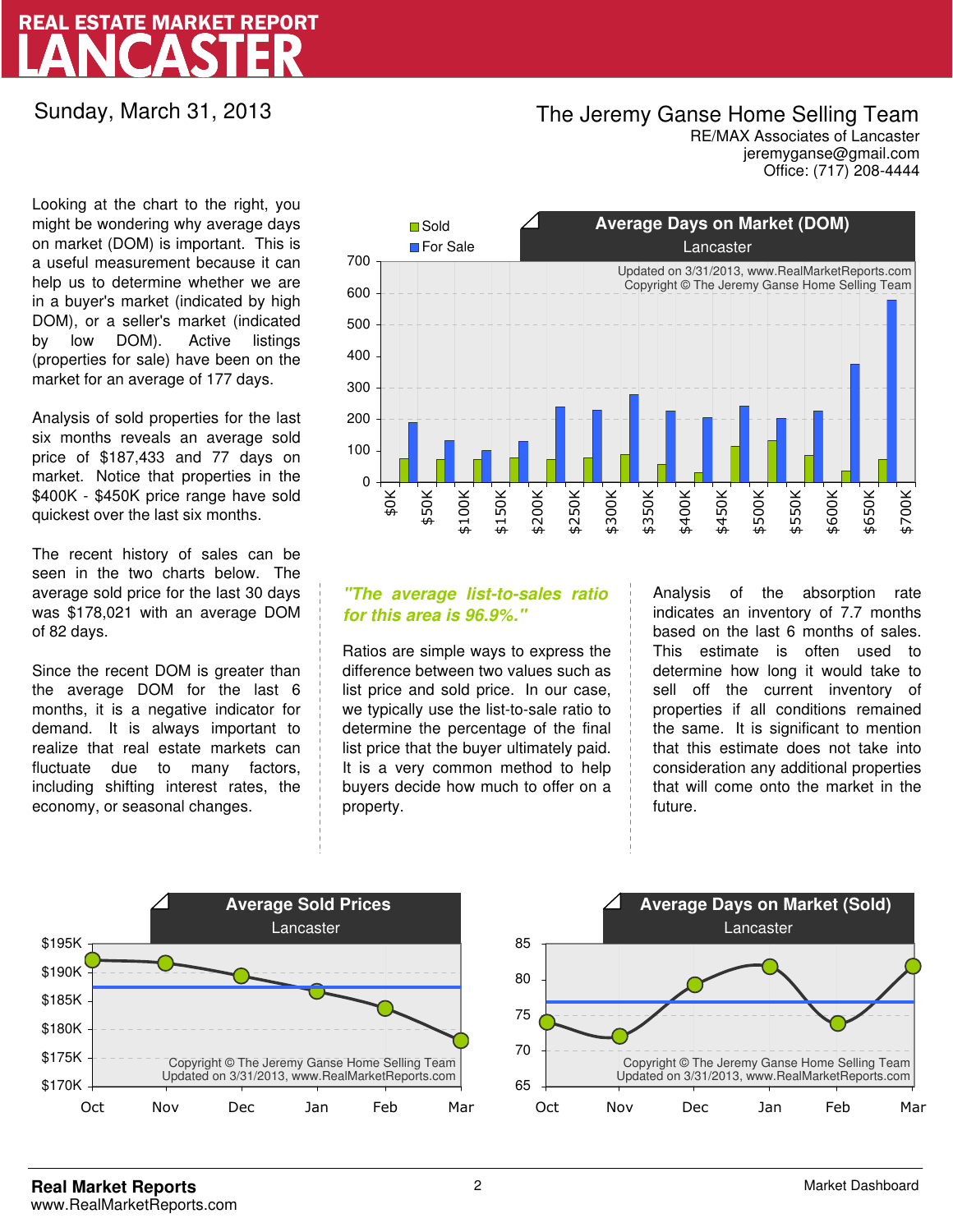# LANCASTER REAL ESTATE MARKET REPORT

Sunday, March 31, 2013

## The Jeremy Ganse Home Selling Team

jeremyganse@gmail.com RE/MAX Associates of Lancaster Office: (717) 208-4444

|                                    |                    | <b>Contracts Pending [2]</b> |            |                   |                | Off-Market in the Last 6 Months [3] |              |                |            |                   | <b>Absorption Rate</b> |                   |  |              |      |
|------------------------------------|--------------------|------------------------------|------------|-------------------|----------------|-------------------------------------|--------------|----------------|------------|-------------------|------------------------|-------------------|--|--------------|------|
|                                    |                    | For Sale <sup>[1]</sup>      |            |                   |                | Sold in the Last 6 Months [4]       |              |                |            |                   |                        |                   |  |              |      |
|                                    | <b>Price Range</b> | Total                        | Avg        | Avg               | <b>Total</b>   | Pending                             | <b>Total</b> | <b>Total</b>   | Avg        | Avg Orig          | Avg                    | Avg               |  | List to      | Mos. |
| Min.                               | Max.               | <b>Num</b>                   | <b>DOM</b> | <b>List Price</b> | <b>Num</b>     | Ratio                               | <b>Num</b>   | <b>Num</b>     | <b>DOM</b> | <b>List Price</b> | <b>List Price</b>      | <b>Sold Price</b> |  | <b>Sales</b> |      |
| \$0                                | \$49,999           | 44                           | 191        | \$38,166          | 23             | 34.3%                               | 36           | 99             | 75         |                   | \$37,611               | \$32,793          |  | 87.2%        | 2.7  |
| \$50,000                           | \$99,999           | 244                          | 133        | \$79,490          | 72             | 22.8%                               | 184          | 198            | 74         |                   | \$81,706               | \$75,081          |  | 91.9%        | 7.4  |
| \$100,000                          | \$149,999          | 495                          | 101        | \$129,544         | 181            | 26.8%                               | 429          | 457            | 74         |                   | \$133,415              | \$128,592         |  | 96.4%        | 6.5  |
| \$150,000                          | \$199,999          | 572                          | 129        | \$175,379         | 251            | 30.5%                               | 419          | 578            | 79         |                   | \$176,945              | \$172,981         |  | 97.8%        | 5.9  |
| \$200,000                          | \$249,999          | 348                          | 239        | \$227,163         | 127            | 26.7%                               | 213          | 278            | 73         |                   | \$229,097              | \$223,890         |  | 97.7%        | 7.5  |
| \$250,000                          | \$299,999          | 286                          | 229        | \$276,593         | 85             | 22.9%                               | 167          | 154            | 78         |                   | \$280,772              | \$273,301         |  | 97.3%        | 11.1 |
| \$300,000                          | \$349,999          | 196                          | 279        | \$327,851         | 31             | 13.7%                               | 74           | 91             | 89         |                   | \$325,486              | \$321,875         |  | 98.9%        | 12.9 |
| \$350,000                          | \$399,999          | 127                          | 227        | \$373,936         | 24             | 15.9%                               | 64           | 45             | 56         |                   | \$378,813              | \$370,400         |  | 97.8%        | 16.9 |
| \$400,000                          | \$449,999          | 59                           | 205        | \$431,624         | 12             | 16.9%                               | 33           | 24             | 31         |                   | \$433,328              | \$422,528         |  | 97.5%        | 14.8 |
| \$450,000                          | \$499,999          | 44                           | 243        | \$477,117         | $\overline{7}$ | 13.7%                               | 30           | 18             | 116        |                   | \$484,758              | \$471,569         |  | 97.3%        | 14.7 |
| \$500,000                          | \$549,999          | 29                           | 202        | \$526,356         | 6              | 17.1%                               | 17           | 8              | 133        |                   | \$544,633              | \$511,896         |  | 94.0%        | 21.8 |
| \$550,000                          | \$599,999          | 17                           | 228        | \$583,726         | 5              | 22.7%                               | 13           | 8              | 86         |                   | \$602,648              | \$561,173         |  | 93.1%        | 12.8 |
| \$600,000                          | \$649,999          | 12                           | 374        | \$629,682         | 0              | 0.0%                                | 5            | $\overline{4}$ | 37         |                   | \$635,378              | \$621,678         |  | 97.8%        | 18.0 |
| \$650,000                          | \$699,999          | 6                            | 580        | \$674,133         | 3              | 33.3%                               | 5            | 4              | 74         |                   | \$691,863              | \$672,638         |  | 97.2%        | 9.0  |
| \$700,000                          | $\ddot{}$          | 59                           | 190        | \$995,873         | 10             | 14.5%                               | 32           | 12             | 179        | ٠                 | \$1,035,983            | \$933,500         |  | 90.1%        | 29.5 |
| <b>Market Summary &gt;&gt;&gt;</b> |                    | 2,538                        | 177        | \$235,393         | 837            | 24.8%                               | 1,721        | 1,978          | 77         |                   | \$193,521              | \$187,433         |  | 96.9%        | 7.7  |

Status = [1] A; [2] P; [3] E, L, W; [4] C

County = Lancaster

1

Property Type = Residential/Farm

Date Range = 09/30/2012 to 03/31/2013 Data believed to be accurate but not guaranteed.